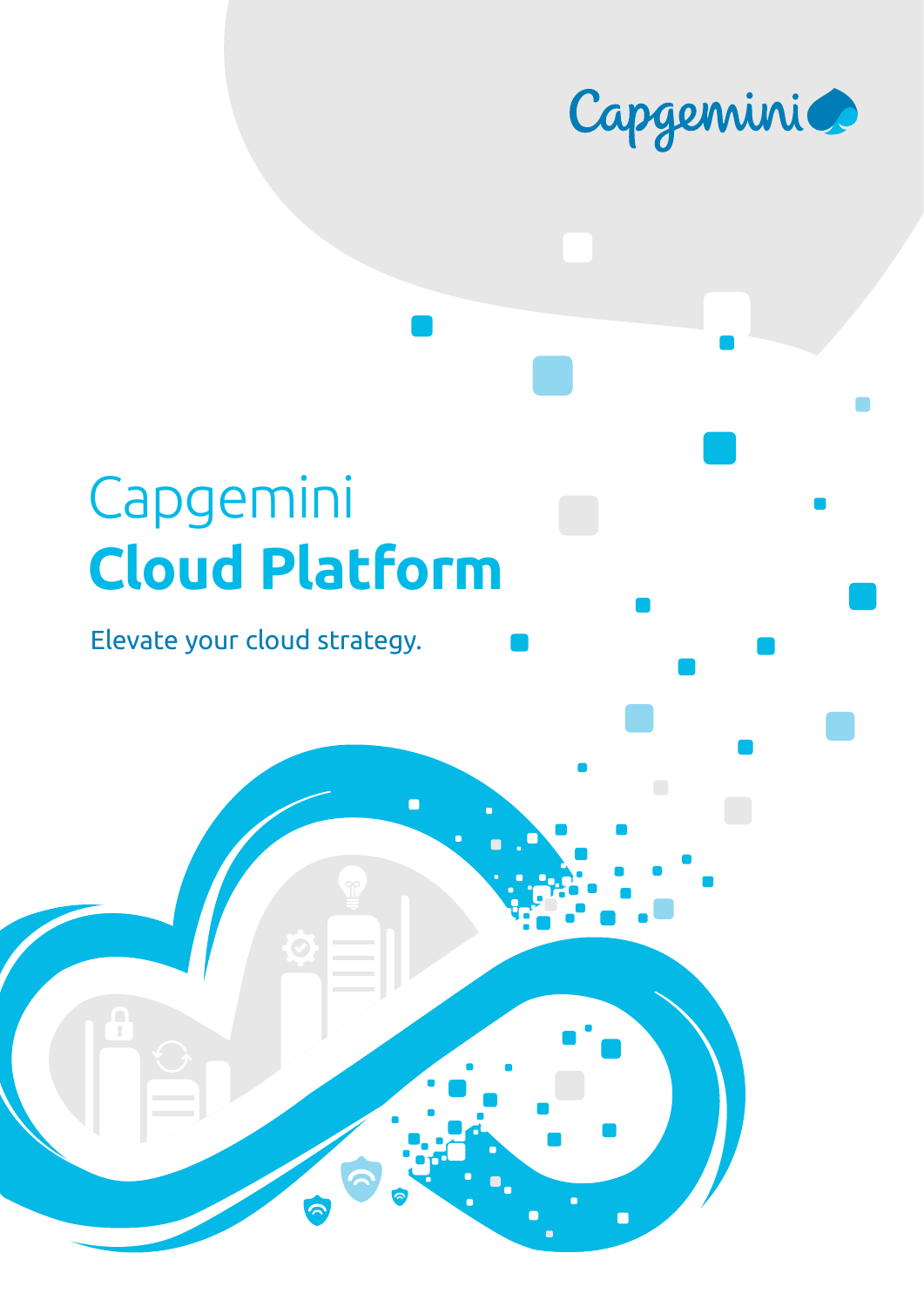## Extract more value from the cloud.

**The goldrush to harness the cloud model** has morphed into a quest to be smarter and more selective in executing your cloud strategy.

**The new question is how to use the cloud as a catalyst for innovation, more efficient application development, better customer experiences, and greater business value.** More specifically, companies are looking for smart, secure ways to:

- Combine public and private clouds with legacy data center resources to maximize efficiency
- Transfer more applications to the cloud with minimal disruption, cost and risk
- Run workloads and have applications track and optimize cloud usage and spending
- Harness the cloud to streamline and expedite DevOps
- Use the cloud to accelerate innovation and time-to-market

**The key to achieving these goals is an** *end-to-end approach* **to maximizing cloud value.** Everything needs to work together: clouds; legacy IT assets and applications; vendors and suppliers; platform services such as asset management and service desk; development processes; tools and technologies. That is what Capgemini brings to the table, and that is why Capgemini stands apart in this fast-evolving market.

#### **Capgemini Cloud Platform brings a business perspective, expert guidance, and a comprehensive approach to cloud adoption.**

Wherever you are on your journey to the cloud, Capgemini helps you take control, move forward with confidence, and reach the right destination sooner.

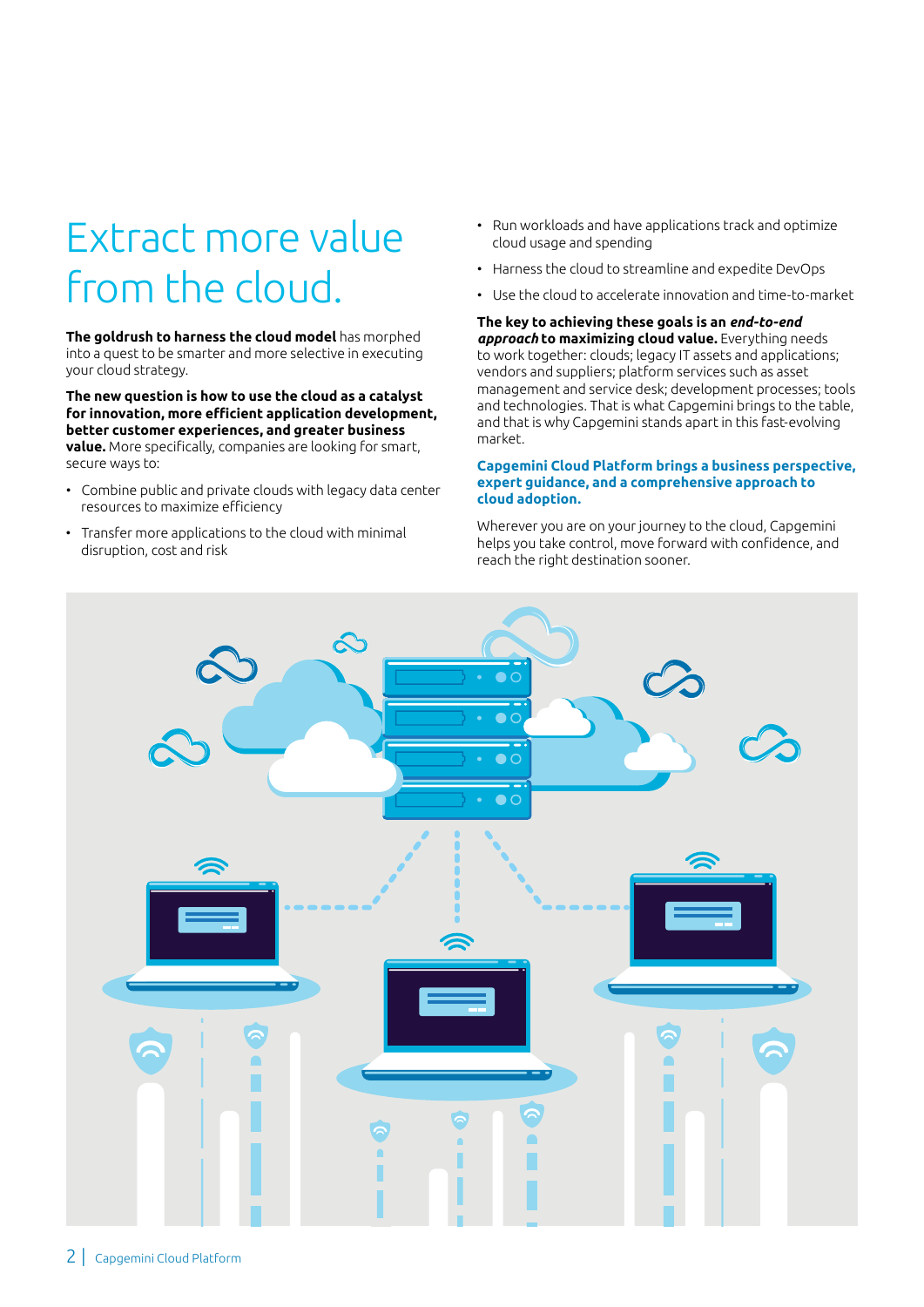## Capgemini Cloud Platform: It all comes together here.

Capgemini Cloud Platform is a complete set of advanced tools, technologies, and expertise tuned to maximize the value of the cloud model.

**Capgemini is the one service provider who can bring** 

**everything together.** The Capgemini Cloud Platform enables you to operate in the cloud and innovate with cloud services. We provide a comprehensive portfolio of consulting and managed service offerings for every aspect of your cloud journey—from data services to service integration to cybersecurity—globally or locally, in every industry and market segment.

**Simply put, we tear down the walls that impede cloud** 

**adoption.** We give you the guidance you need to select the right capabilities to accomplish your business goals: cloud services, cloud tools and technologies, cloud suppliers, cloud processes, cloud operation and management, cloud-based development models, cloud deployment, and cloud security.

**And our technology-agnostic, collaborative approach gives you access to the best solutions** the industry has to offer. For example, you can leverage third-party solutions such as Azure Stack or AWS Outpost and expand their capabilities while still retaining single-pane-of-glass visibility—all managed by the same organization.

**The net benefit is agility.** We provide an environment where you can quickly innovate, develop, access the right data at the right time, move workloads around as needed, and take full advantage of the latest advancements in AI, machine learning, analytics and more—so you can iterate and improve everything from applications to business processes, continuously.

#### **Capgemini Cloud Platform: Key features**

**• Ready-to-go cloud platform:** A ready-built, tried, tested, and proven platform

**• Advanced user portal:** A single, integrated solution with a full suite of cloud services

**• Self-service catalog:** A catalog of tools to enable your business to deploy new services faster

**• Automation:** Replacing manual, repetitive processes with automated tasks

**• Billing and consumption transparency:** Consumption dashboard and daily updates give you full control over spending and cost optimization recommendations

**• Cloud accelerators:** Support for rapid development of new innovative services through auto-provisioning, containerization, microservices, integration and other accelerators

**• Cloud target operating model:** A culture that supports a cloud business and takes full advantage of cloud capabilities

#### **How does this benefit your business?**

- **• Flexibility:** Your strategy can evolve quickly because you have instant scalability and a vendor-agnostic platform
- **• Lightning-fast reaction times:** You can deploy at the click of a button to respond to evolving market conditions, competitive challenges, or scalability requirements
- **• Accelerated innovation:** By using ready-to-go, advanced developer toolsets and cloud capabilities you can sustain an innovation advantage over your competitors
- **• Cost reduction:** Clients have reported up to 77% cost savings through optimization
- **• Transparency:** With our advanced user portal and real-time visibility on consumption, there are no financial surprises
- **• Simplification:** The combination of automation and our single portal interface means you can focus on business outcomes, not operational management
- **• Skill development:** We help you build the skillset to become more cloud native
- **• Monetization of data:** We offer solutions around API management and secure exposure of data to external parties, allowing clients to monetize their data by combining new sources of data while retaining access control.
- **• Application/workload transformation:** We enable you to rearchitect applications and refactor workloads faster and more securely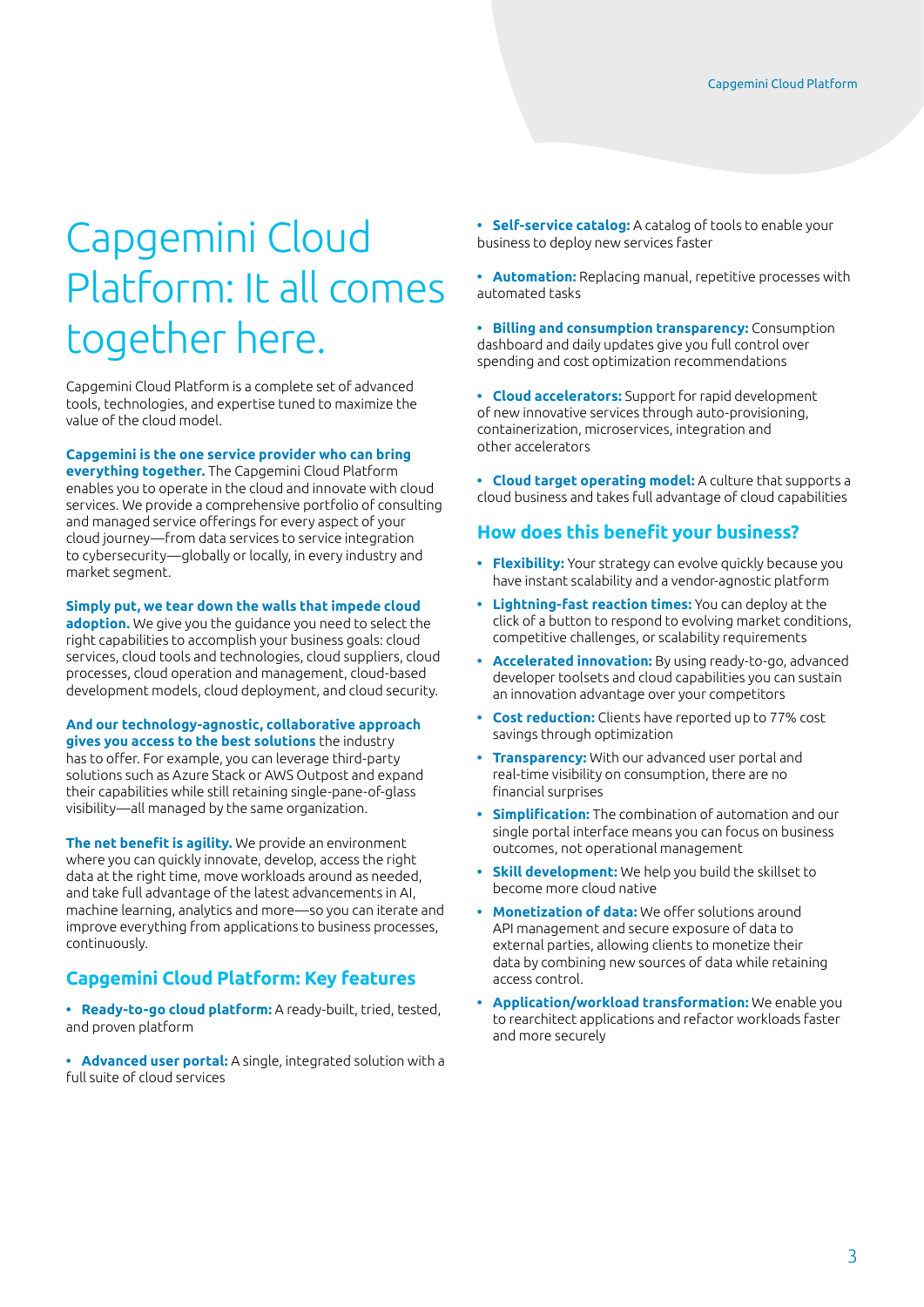## Capgemini Cloud Platform Service Blocks

Capgemini Cloud Platform features five integrated service units that add a variety of advanced capabilities. The first four facilitate workload management; the fifth accelerates and standardizes the delivery and operation of cloud use cases.

The offerings can be implemented individually or together, in any combination, depending on your specific business requirements. Each service block complements and adds value to the others, compounding the value as more functionality is added.

- **• Fully managed cloud services:** Management of your workloads in a consistent way, bringing together virtual machines, containers, and functions to work in harmony with your SaaS and on-premises IT.
- **• Complete toolset:** Monitoring, metric insights, secure network access, OS image management, log management, patch management provisioning, change control, and incident management, as well as all the cloud native tools needed to manage your business in the cloud.
- **• Continuous security monitoring:** Real-time security across your cloud estate covering everything from antivirus to intrusion detection and vulnerability scanning.
- **• Performance tracking:** Overall performance tracking for your public and private cloud estate with visualizations of network and server performance for critical applications, providing you with an extra level of confidence that your users are receiving the full benefits of cloud flexibility.



### **24/7 NextGen Workload Management**

**Our Cloud Operations Center watches over your cloud environments, working in partnership with our cybersecurity teams to safeguard your IaaS, PaaS or SaaS services.**

The Cloud Operation Center is a hub for all services and support to ensure your cloud systems are available and optimized to meet your business needs. It provides:

### **Hybrid and Multi-Cloud Services**

#### **Seamlessly integrate your legacy IT with the cloud using our secure hybrid and multi-cloud service, a completely new way to manage your cloud estate.**

We enable you to provision services across both public and private clouds and extend many of the public cloud benefits across your private cloud estate, thus creating a customized hybrid environment that utilizes the "pay as you go" model. Hybrid Cloud Services include: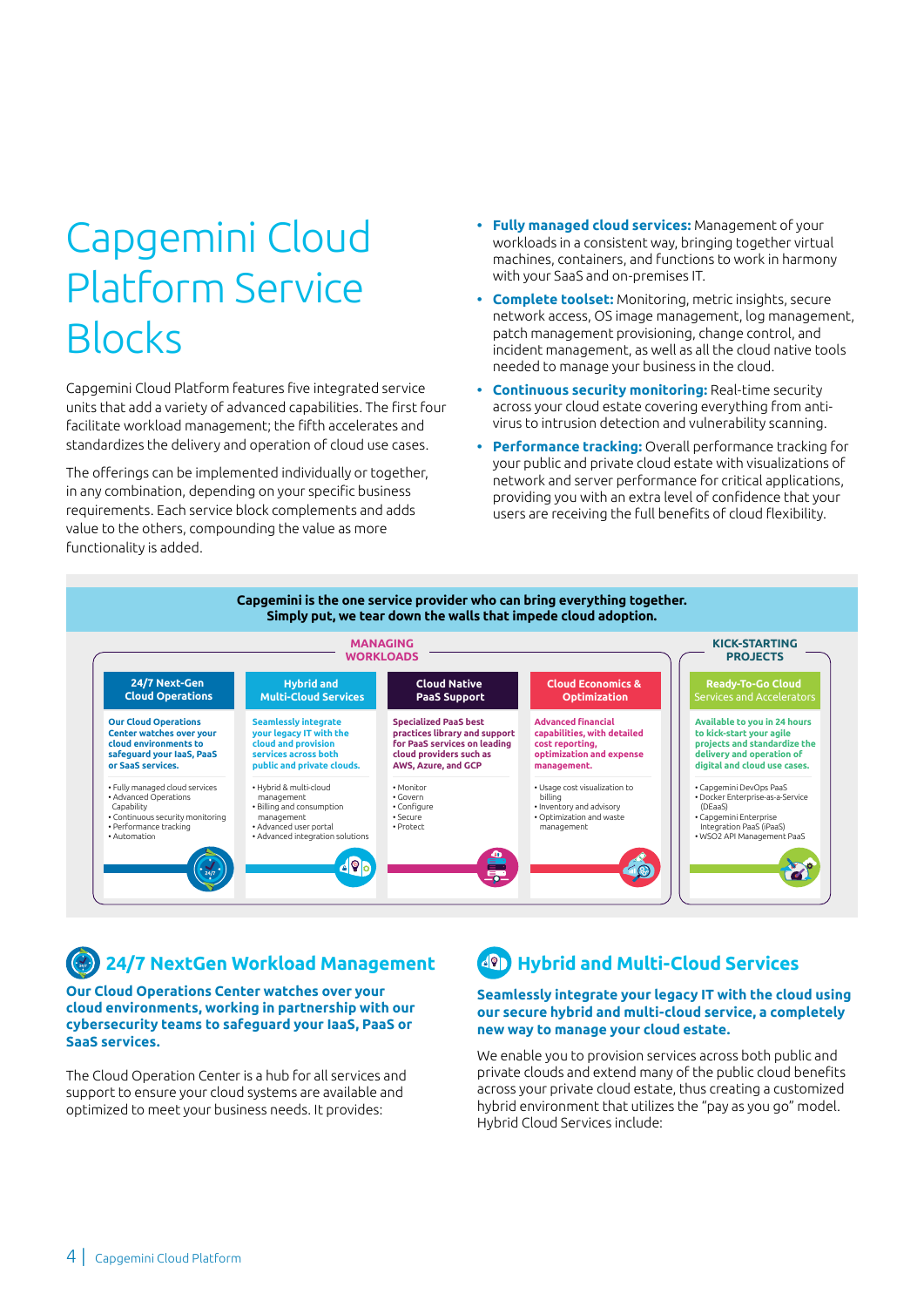- **• Hybrid and multi-cloud management:** Management of your public and private workloads in a consistent way. Making use of the ability to deploy workloads consistent between the various clouds within your estate.
- **• Billing and consumption management:** A consumption dashboard and daily updates give you full control over business spend.
- **• Advanced user portal:** We give your end users a single place to go to for a range of cloud services – from development tools to prebuilt PaaS and SaaS solutions. The portal provides visibility and control across your public cloud estate and the ability to integrate with your private cloud and legacy platforms as part of a single, integrated solution.
- **• Advanced integration solutions:** Rapidly integrate cloud into your existing services, such as ITSM functions and other IT services. Integration is the key to building a business in the cloud when using multiple cloud providers. and other IT services. Integration is the key to building a business in the cloud when using multiple cloud providers.

## **Cloud Native PaaS support**

#### **Specialized PaaS best practices library and support for PaaS services on leading cloud providers such as AWS, Azure, and GCP**

While Platform-as-a-Service (PaaS) offerings can decrease time-to-market and improve the software development process, they can also increase complexity in determining the right resource provisioning policies for applications.

Cloud Native PaaS support services help clients quickly tame the complexities of PaaS management with a specialized PaaS best practices library and support for PaaS services on leading cloud providers, including Amazon Web Services (AWS), Microsoft Azure, and Google Cloud Platform (GCP).

Our design principles focus on utilizing unique, built-in features with the use of cloud-native tools as a priority. The PaaS services are integrated with leading solutions and tools such as ServiceNow, Cloudcheckr, CCP Unity Portal, Ping Identity, Moogsoft, and more

The services are built on five pillars:

**1.Monitor:** Smart alerts, proactive monitoring, log analysis

**2.Govern:** Cost monitoring, service reporting, resource tagging

**3. Configure:** Deployment templates, compliance polices, backed up by a highly skilled support team

**4.Secure:** Role-based access control, security monitoring, security compliance

**5.Protect:** Backup, disaster recovery (DR)

### **Cloud Economics and Optimization**

**Cloud Service Expense Management brings advanced financial capabilities to the Capgemini Cloud Platform and is fully enhanced with optimization and waste management.**

Cloud Service Expense Management allows for detailed cost reporting as well as proactive expense management for cloud consumption. Innovative cloud-native solutions enable our clients to secure visibility on their utilization and provide effective cost management with optimization of the public cloud. Its features include:

- **• Usage cost visualization to billing:** A detailed view of cloud usage is critical for cost control and management. Best-in-class toolsets delivered through this module provide crisp reporting and simplify cost control, budgeting and alerting.
- **• Inventory and advisory:** We provide an overview of the estate, with detailed reporting and cost drill-down from application or environment to a resource ID component, allowing stakeholders to take precise actions in line with a well-architected framework.
- **• Optimization and waste management:** The cloud payas-you-go model allows you to pay only for the resources provisioned at any point in time. However, this means that you also pay for resources that are idle or barely utilized. Cloud Service Expense Management monitors and reports on the utilization of provisioned resources to allow for optimization, keeping overall costs under control.

#### **Ready-To-Go Cloud Services and Accelerators**

#### **Increase business velocity and speed-to-market- available to you in 24 hours to kick-start your agile projects and standardize the delivery and operation of digital and cloud use cases.**

Capgemini Cloud Platform gives you access to ready-to-go cloud services and accelerators that help you kick-start your projects and focus on delivering business outcomes, not on building platforms. They enable you to get to market faster, saving time and cost; standardize the delivery and operation of digital and cloud use cases; reduce your dependency on scarce and expensive resources; and provide a route to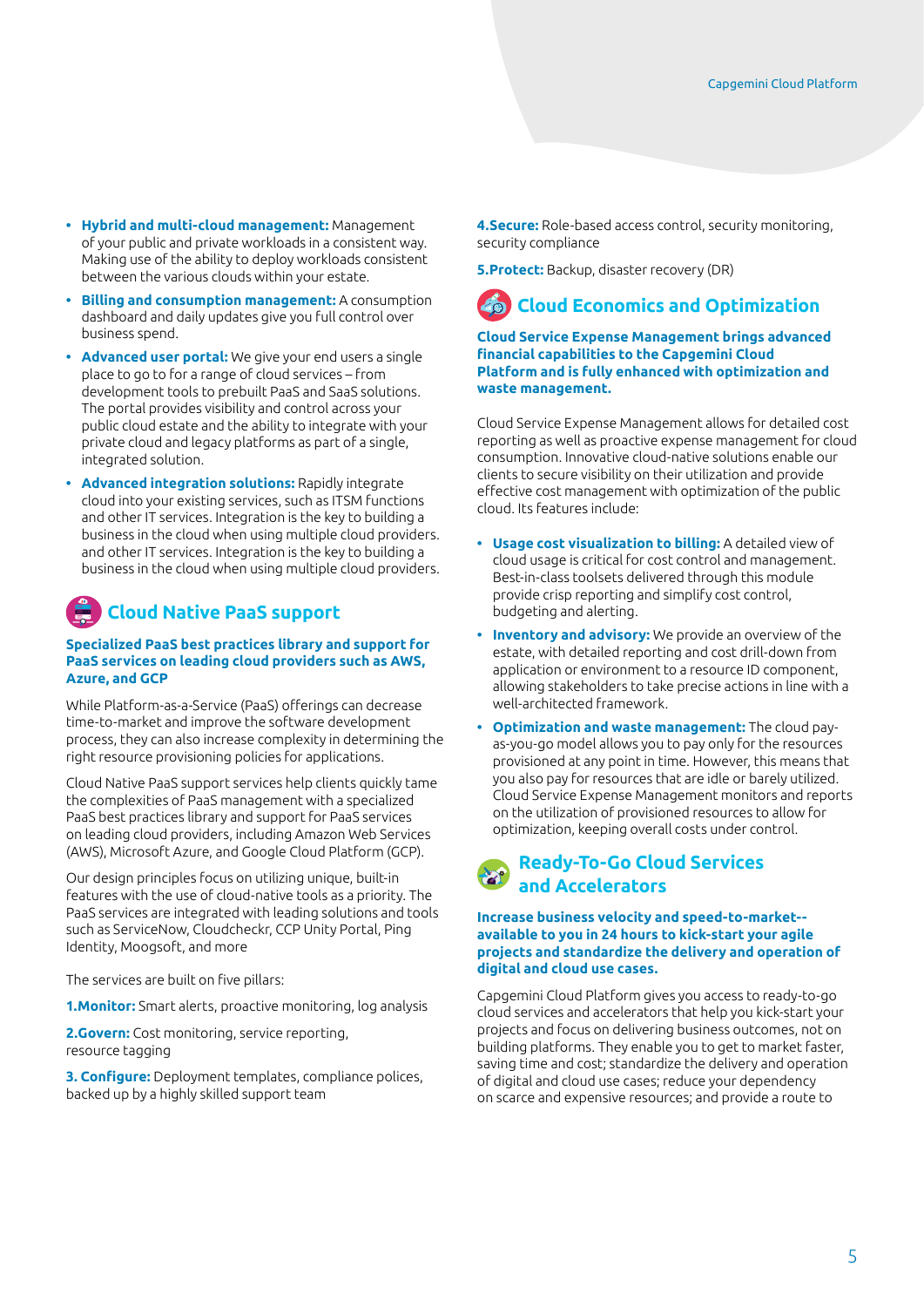multi-cloud without having to spend time learning and failing. We deliver a wide range of use cases, including:

- **• DevOps PaaS:** Deliver new features quickly through automation and enable a DevOps and Agile approach to offer services in the cloud.
- **• Docker Enterprise-as-a-Service (DEaaS):** A fullfeatured, production-ready Docker Enterprise container service—the only multi-cloud container service with portability, independence and choice built in, giving customers an independent platform on which to scale their containers while avoiding vendor lock in.
- **• Integration PaaS:** Integrate any combination of cloudbased and on-premises applications as part of an evolving hybrid cloud environment.
- **• API Management PaaS:** Centralized publishing, advertising, and governance of APIs to unlock the data held within your business for use in innovative business services.

## Capgemini: Delivering cloud value at the highest level.

Many service providers offer guidance on your journey to the cloud. What sets Capgemini apart is our comprehensive approach to maximizing the business value of the cloud, aligned with your specific business goals. Only Capgemini Cloud Platform services deliver a combination of:

#### **End-to-end approach.**

We bring it all together: multiple cloud types, cloud services, cloud tools and technologies, cloud suppliers, cloud management, cloud-based development models, cloud deployment, and cloud security—so you can extract every ounce of business value from your cloud journey.

#### **Cloud-agnostic, vendor-neutral.**

Capgemini gives you freedom of choice among cloud providers and technologies. There is no cobbling together of piecemeal solutions that don't work together.

#### **Cloud security specialization.**

Capgemini has broad and deep expertise in cloud security, enabling you to adopt a range of dedicated and hybrid cloud models safely and cost-efficiently. With a global web of Security Operations Centers (SOCs) and research labs, over 4,000 security professionals, and presence in over 200 countries, we can deliver the advice, skills and managed services you need, your way, anywhere in the world.

#### **World-class partners.**

Our vendor-agnostic strategy lets you connect with the best cloud services from well-known providers. The Capgemini Cloud Platform is accredited by partners such as Amazon Web Services (AWS), Google Cloud Platform, and Microsoft Azure for superb delivery and compliance to industry standards. You can choose any combination of cloud vendors and get exactly what you need.

#### **Capgemini culture.**

We make decisions based on your specific business needs, objectives, and aspirations. We shape our services to meet the requirements of all stakeholders, allowing clients to maximize the benefit of our experience for their particular situation.

#### **Global scale.**

We are everywhere your development teams, networks, devices and users are, worldwide—and our integration expertise enables you to scale on demand whenever, wherever you want.

#### **Satisfied clients.**

We carefully measure and monitor client satisfaction, and the vast majority of our clients are highly satisfied with the services they receive. Just ask us for case studies and a detailed client list in your sector.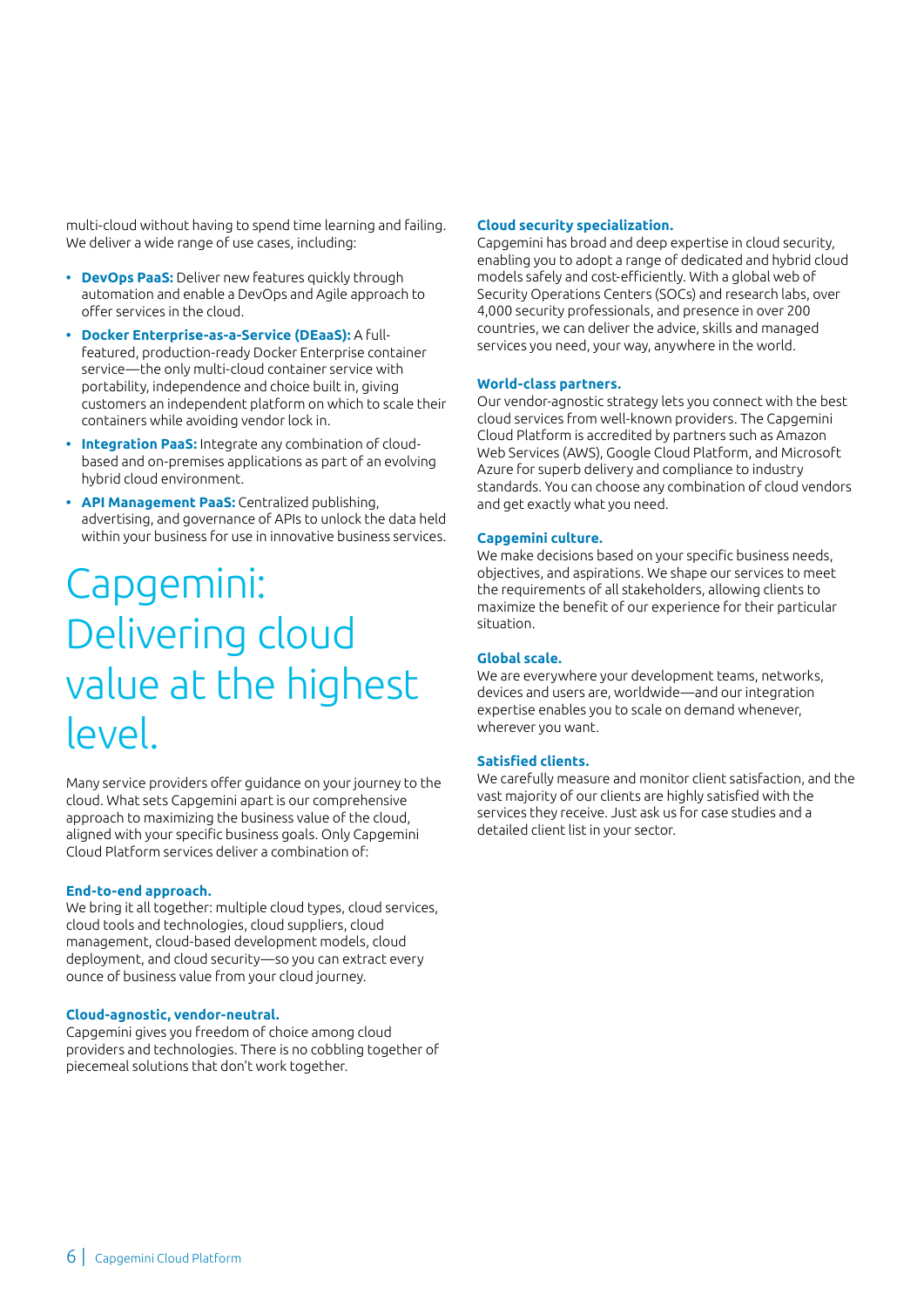## Talk to us.

Take the next step on your cloud journey with speed and confidence. Contact Capgemini today to ask us for sectorspecific references and to arrange a personalized demo of the Capgemini Cloud Platform.

Or learn more by visiting the Capgemini Cloud Platform webpage at **https://www.capgemini.com/service/ cloud-services/capgemini-cloud-platform/**

Email: **cloudmarketing.global@capgemini.com**

#### **Analyst Recognition**

- **• Capgemini has been positioned as a [Leader in the](https://www.capgemini.com/resources/capgemini-a-leader-says-forresters-global-wave-report/)  [inaugural Forrester Wave for Global API Strategy And](https://www.capgemini.com/resources/capgemini-a-leader-says-forresters-global-wave-report/)  [Delivery Service Providers, Q2 2019.](https://www.capgemini.com/resources/capgemini-a-leader-says-forresters-global-wave-report/)**
- **• Capgemini has been positioned as a [Leader in Everest](https://www.capgemini.com/news/leader-in-it-infra-by-everest/)  PEAK Matrix[TM assessments](https://www.capgemini.com/news/leader-in-it-infra-by-everest/) – Enterprise Platform IT Services in Banking and Financial Services (BFS) and Next generation IT infrastructure services in Insurance.**
- **• Forrester acknowledged Capgemini as a Large API Strategy, Integration Strategy, Microservices Strategy and Delivery Service Provider, Q1 2018.**